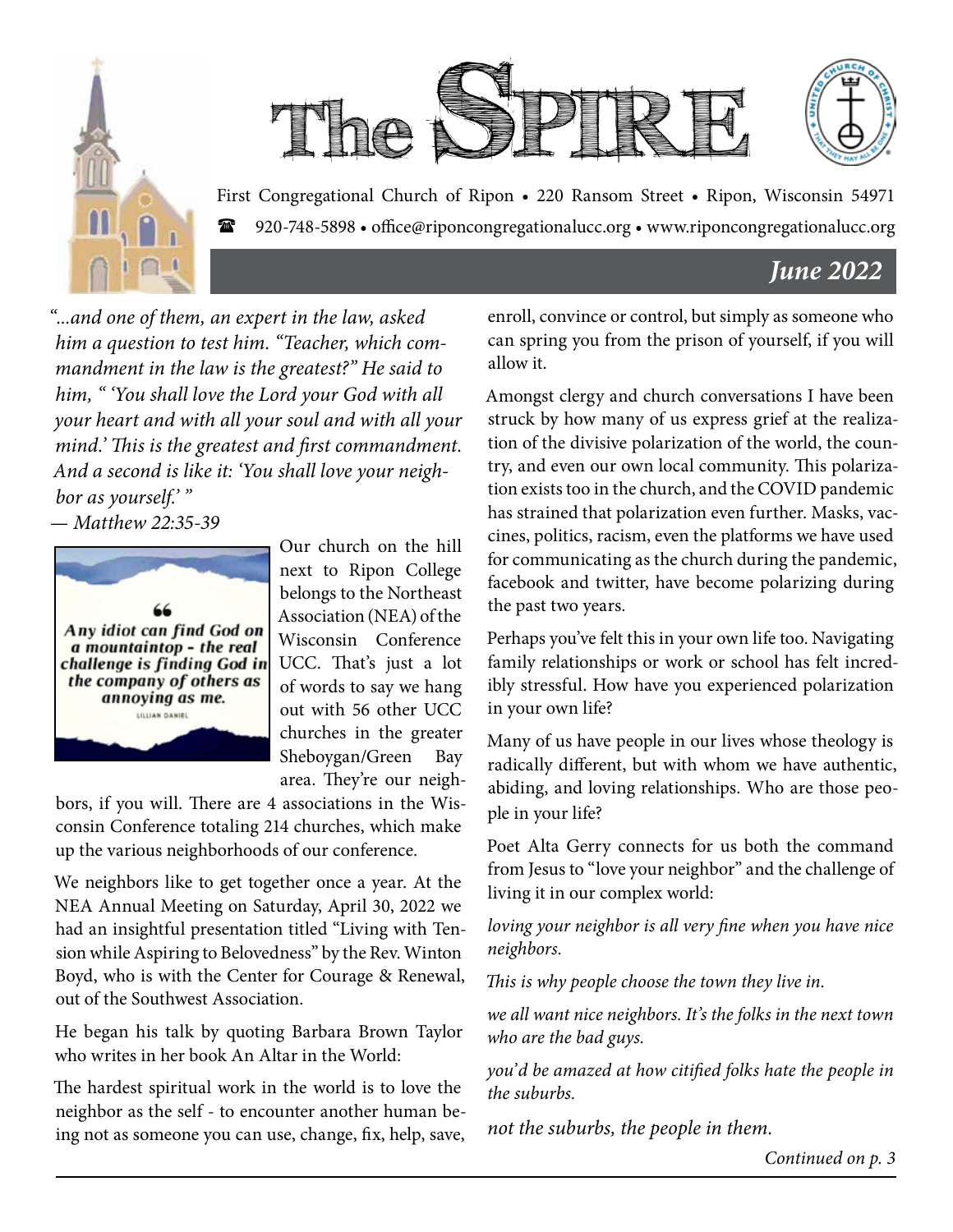

**Prayers for health and healing**…

**For Health & Healing: Nate Berndt** (new stomach surgery); **Loren Boone** (collar bone, cancer); **Cal Edwards** (foot surgery); **Katie Del Ponte's grandmother** (fractured hip, dementia); **Rose Marie Freeman** (sister of Al Jarreau, health); **Aya V.** (heart & lungs); **Piper B.**  (teeth); **Van Smith** (stroke, heart issues); **Brent Woyke, Janis & Cal Edward's son** (health); **Don Amsden** (health); **Lisa Reber, Maria's mom** (cancer); **Grandmother Cindy from the Berndt/Selz's family** (cancer); all those experiencing health issues in need of prayer.

For the **Afghan family** we sponsor.

For the people of **Ukraine.** For the people of **Russia**. For **peace**.

The children and families of **Robb Elementary in Uvalde, Texas** following the tragic mass shooting that took the lives of 19 children and two teachers.

The community of **Buffalo, New York** following the grocery store shooting that took 10 lives in a predominantly black neighborhood.

**McKayla and Kyle,** whose Metomen Street home caught fire.

*Please note: If you wish to see your prayer request listed in next Sunday's bulletin or The Spire, please notify the church office.*

 $\hat{\mathbf{e}}$ 

# *Welcome!*

We've been anticipating your arrival! It's true, because we believe that every person who comes to join us for fellowship was sent by God. We look forward to getting to know you and to share with you the marvelous ways God is working in our church and beyond. If you've been thinking, praying, searching, or hoping for a place to belong, we would like, again, to say Welcome! We're glad you found us.

### *Congratulations*

… to those celebrating new births:

**Zoey Elizabeth Pugh**, the daughter of **Maggie and Adam Pugh**, and granddaughter of **Marguerite Parks**, who arrived on April 20th in Madison WI. She joins Mom, Dad, and big sisters Ella and June.

… to our new Graduates:

**Chloe Capelle**, Ripon High School

**Xavier Manuel**, Ripon High School

**David Lyke**, Marquette University

**Ben Cooke**, Moraine Park Technical College

**Lydia Wiley Deal**, Ripon College

**Bri Cada**, Ripon College

**Abby Buksa**, Ripon College

**Morgan Krogh**, Ripon College

### *Spire Deadline*

Our next Spire newsletter will be for July, 2022. The deadline is Wednesday, June 15, at noon. Please submit materials to the church office, or email to Maria Dietrich at dietrich.maria@gmail.com. Please mark your calendars.



| Jeffrey Dodson<br>Pastor                                    |
|-------------------------------------------------------------|
| CE Director Jeanne Williams                                 |
| Moderator  Erin Ter Beest                                   |
| Vice-Moderator Michele Wittler                              |
| Clerk Justus Paul                                           |
| Treasurer Andy Lyke                                         |
| Choir Director  Kurt Dietrich                               |
| Faith Formation . Barb Splittgaber                          |
| Finance. Judy Neill                                         |
| Historian Robin Patzlaff                                    |
| Maintenance Officer .Lyle Mathias                           |
| Membership. Deanna Boone,<br>B. Christ, M. Lyke, A. Dalziel |
| Nominating J. Christ, T. Konecny                            |
| OrganistMaria Dietrich                                      |
| Outreach Dawn Scholtens                                     |
| PPRCMichele Wittler                                         |
| Women's Fellowship Susan Osteen                             |
| Worship  Kathleen Hones                                     |

## *Church Contact Info*

Office manager Ashley Dodson: 920-748-5898 or office@riponcongregationalucc.org

If not in the office, Pastor Jeffrey Dodson can be reached at …

Cell: (719) 330-8549 or by email, at jeffrey@riponcongregationalucc.org

Jeanne Williams, CE Director jeanne@riponcongregationalucc.org

Rod & Peggy Freeman – Church Custodians - Cell: 920-896-2152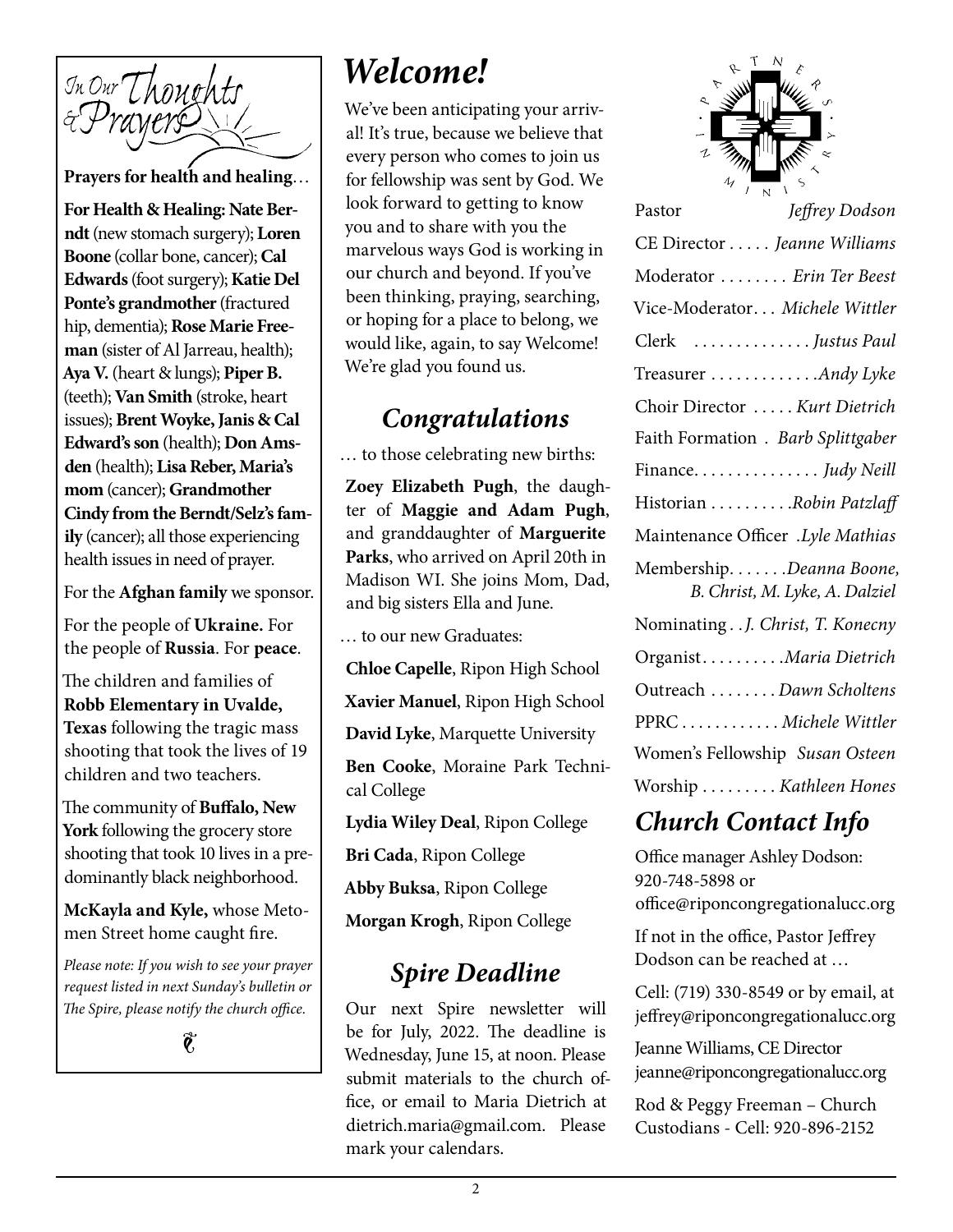#### *Continued from page 1*

*but would they want us living next door? i ask you.*

*& joan of arc was noisy. she must have made a lousy neighbor & jesus,*

*giving everything away - & gandhi, a walking guilt trip.*

*some people make nicer neighbors than others. but there you have it. city planning*

#### *funny how essays on politics, on war & peace, seem to talk about love*

The challenge is to live, and possibly even love, the people who make bad neighbors. Or as my preaching professor, Rev. Lillian Daniel once wrote, "Any idiot can find God on a mountaintop - the real challenge is finding God in the company of others as annoying as me."

One who has thought critically about building community and healing divides is the Quaker Parker Palmer. He outlines five habits of healing this polarization in our nation in his book, Healing the Heart of Democracy: The Courage to Create a Politics Worthy of the Human Spirit:

*Continued on p. 4*

# *June 2022 Worship Schedule*

**Sunday, June 5 | Pentecost Sunday | Communion | Summer Worship Schedule Strengthen the Church Special Offering**  *Acts 2:1-21 All of them were filled with the Holy Spirit* **9:30 am Worship IN-PERSON | 4:00 pm Worship ONLINE**

**Sunday, June 12 | First Sunday after Pentecost | WI Conference Annual Mtg**  9:30 am Worship IN-PERSON | 4:00 pm Worship ONLINE

**Sunday, June 19 | Fathers' Day | Juneteenth | Second Sunday after Pentecost** 9:30 am Worship IN-PERSON | 4:00 pm Worship ONLINE

**Sunday, June 26 | Open & Affirming Sunday | Third Sunday after Pentecost | Special Music by Songa, featuring Sherry & Mario Friedel** 9:30 am Worship IN-PERSON | 4:00 pm Worship ONLINE

**Sunday, July 3 | Fourth Sunday after Pentecost | Communion | 4th of July weekend**

9:30 am Worship IN-PERSON | 4:00 pm Worship ONLINE

**Sunday, July 10 | New Member Joining Sunday| Fifth Sunday after Pentecost** 9:30 am Worship IN-PERSON | 4:00 pm Worship ONLINE

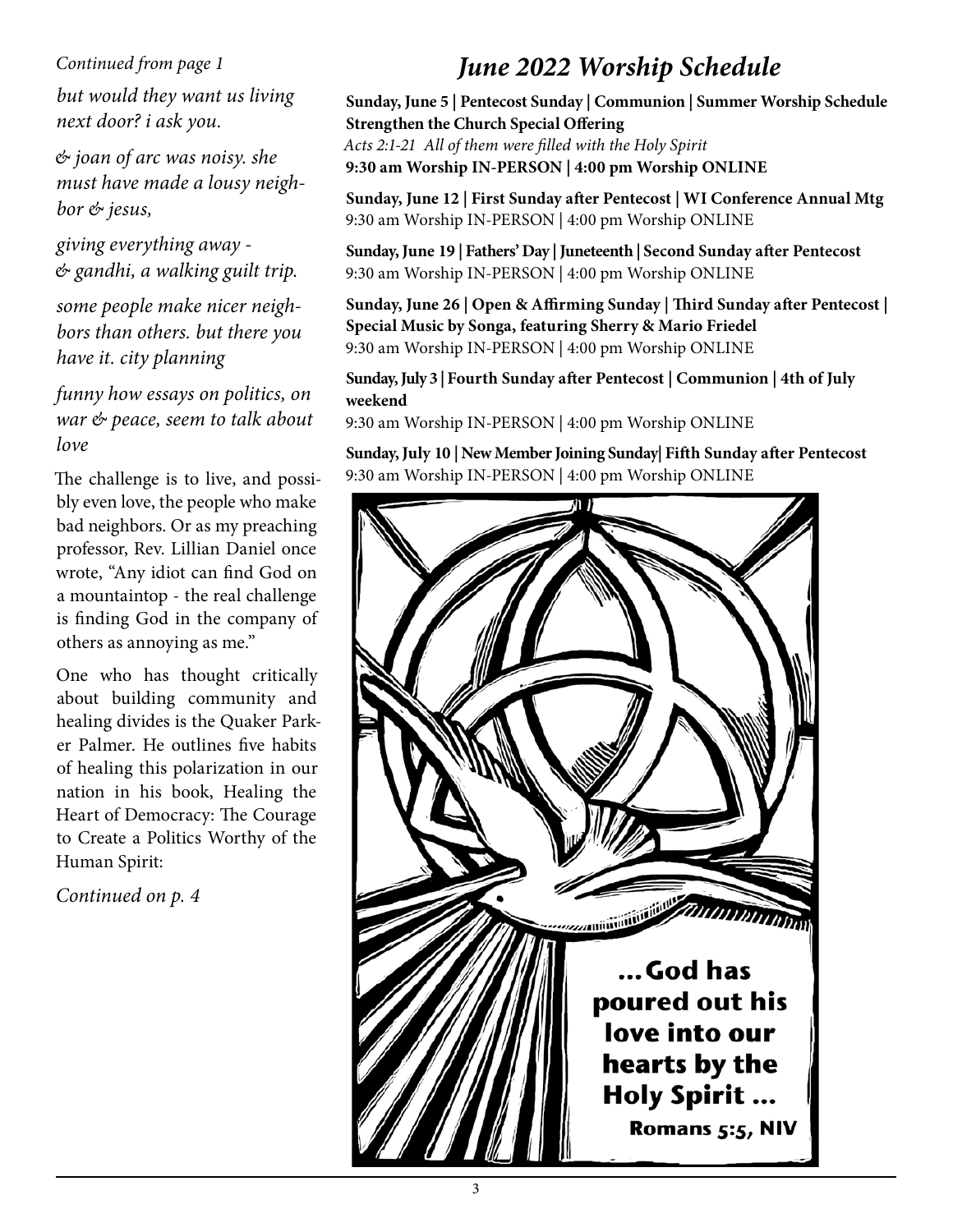#### **Habit #1: We Are All In This Together** *Continued from p. 3*

Spiritual Discipline: SEEING GOD IN THE ONE I DON'T UNDERSTAND (or respect)

"You can safely assume you've created God in your own image when it turns out that God hates all the same people you do." (Anne Lamott)

Questions of Faith: 1. When the going gets rough, how do I turn to wonder?

2. How do I move from quick judgment to questions of wonder?

3. When have I been surprised by 'angels unawares' and could I be surprised in such a way today? (Hebrews 13:2 says, "Be not forgetful to entertain strangers: for thereby some have entertained angels unawares.")

#### **Habit #2: An Appreciation Of The Other**

"Us and them" does not have to mean "us versus them."

Spiritual Discipline: LOVING AND PRAYING FOR OUR ENEMY.

Questions of Faith: 1. What do I have in common with those I deem as arrogant, ignorant, racist or liberal elites?

2. What role does my faith play in relating to these people?

3. Do I actually pray for my enemies, or the other?

#### **Habit #3: The Ability to Hold Tension in Life Giving Ways**

Spiritual Discipline: TENSION & SUFFERING RE-FLECT THE WAY OF THE CROSS

"In Christian tradition, the broken-open heart is virtually indistinguishable from the image of the cross. It was on the cross that God's heart was broken for the sake of humankind, broken open into a love that Christ's followers are called to emulate. Even as a physical form, the cross--with arms that stretch left and right and up and down-- symbolizes the tension, the 'excruciating' tension, that can open the heart to love." (Palmer)

Questions of Faith: 1. Do I see all tension as bad? To be avoided? How can it be life giving?

2. What is tension teaching me?

3. Are tension and suffering contributing to my own growth?

#### **Habit #4: Developing A Sense Of Voice And Agency.**

Insight and energy give rise to new life as we speak out and act out our own version of truth, while checking and correcting it against the truths of others.

Spiritual Discipline: EMBRACING Both POWER and POWERLESSNESS

Depending on our social location - we may be called to step into our power - or step back and appreciate the reality of powerlessness. In ourselves and in others.

Questions of Faith: 1. How do I react when I feel powerless?

2. Are there others who have less power and influence than me?

3. How do I pray in such times?

4. Are there topics/questions that cause me to resent others' power - or their attack of my power (white privilege, racism, sexism, etc.)?

5. Can I turn to wonder again?

#### **Habit #5: The Capacity To Create Community**

"In and through community lies the salvation of the world." (M. Scott Peck)

Spiritual Discipline: NEVER WAVERING IN THE PRACTICE OF HOSPITALITY.

Period. Full Stop.

Questions of Faith: 1. When was the last time I welcomed someone for the first time?

2. Who is hardest for me to welcome?

3. Are there places I'm called to go even if I'm uncomfortable?

Is there a question or two on this list that feels relevant and appropriate to your life, one that you would like to pursue or pay attention to more in the coming months?

*Continued on p. 6*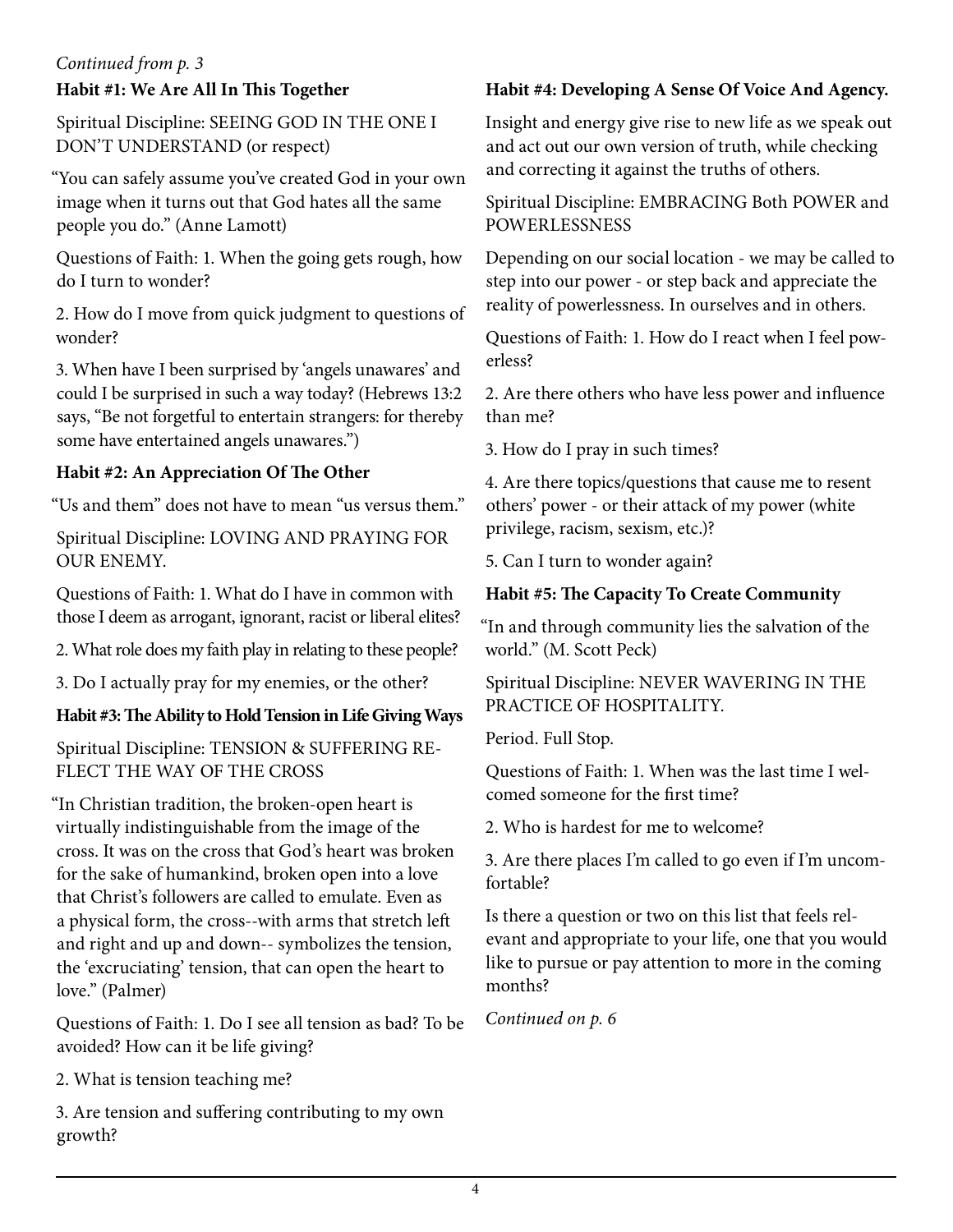## *From the Outreach Committee*

Spring is here, and summer is right around the corner! Flowers are blooming and gardens are starting! With that in mind, fresh produce is something that the food pantry desperately needs. As we prepare our gardens for delicious produce, please consider adding a few extra plants and bring the surplus with you to church so we can donate it to the food pantry this

summer! If you have any further questions, please contact anyone on the outreach committee!



**COMMUNITY DINNER** Our Community Dinners, held on the fourth Tuesday of every month, are temporarily in a drive-through format due to COVID-19. Our next dinner will be held on June 28.

# *Help Stock the Pantry*

During the month of June, the food pantry would appreciate your donations of peanut butter, jelly, applesauce, canned fruit. Ongoing needs include paper grocery bags, peanut butter, and personal toiletry items such a deodorant, soap, and feminine hygiene products. Cash donations are always very much appreciated as well. Donations may also be dropped off at the church and will be delivered to the pantry. Thank you for your help!

—Outreach Committee



# *Wisconsin Conference UCC Annual Meeting*

Join us at the 2022 Annual Meeting of the Wisconsin Conference, to be held June 10 to 12 at the Green Lake Conference Center. This year's theme "Building up the Beloved Community," will recognize the toll that the pandemic has taken on congregations, pastors and lay leaders. We will focus on tending to both individual and congregational wellness, lift up best practices and good strategies for fostering healthy church dynamics and challenge ourselves to think in fresh ways about the Church.

For more info including agenda-at-a-glance, schedule of workshops, registration, volunteer opportunities and more, visit

https://www.wcucc.org/about-wcucc/annual-meeting/



…to those who have experienced a recent loss:

#### **Daniel Berger and Stewart Berger**, whose father Ron Berger passed away in Ripon May 8. Dan and Stewart are the sons of **Julie Mathias**.

The family of **Todd Truesdale**. Todd passed away at the age of 35 on May 19. He taught at Ripon College in the music department and his wife **Hannah** teaches at Ripon High School. He also leaves two young children.

The family of **Ardis Mitchell**, who passed away on April 24. We hold the Mitchell family in prayer: **Sue & Dave Conant, Bette, Barb Mitchell, Garrett**, and other family. A memorial service is scheduled for July 9, 2022, at 1:00 pm in the Vesper Circle, at Green Lake Conference Center.

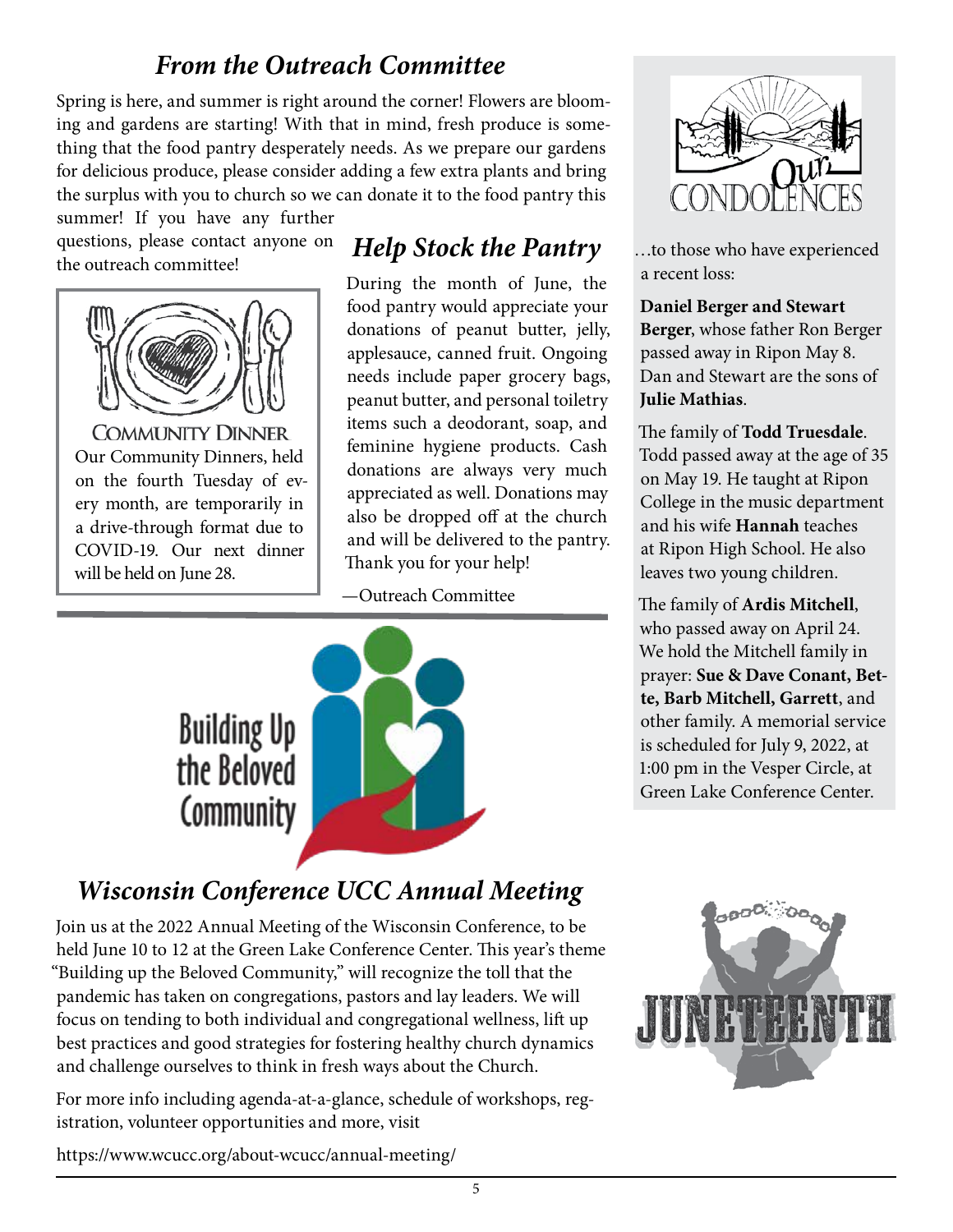#### *Continued from p. 4*

Of course diverse thought and disagreement are not just out there in the world, external to our faith community, but internal as well. What does this look like within our own congregation? Healthy decision making means understanding we are not all in absolute agreement all of the time. There is diversity in the opinions and thoughts of even the simplest of decisions, and even when something is approved within the congregation. Yet the goal should be consensus in a manner by which the whole congregation can move forward. Parker Palmer demonstrates the degree to which consensus is reached within healthy decision making:

| 1. | Endorsement                                                      | Let's do it!                                                                                                 |  |  |
|----|------------------------------------------------------------------|--------------------------------------------------------------------------------------------------------------|--|--|
| 2. | Endorsement with minor point<br>of contention                    | I am on board but wish the proposal had more details.                                                        |  |  |
| 3. | Agreement with Reservations                                      | I like this in general but worry about what the process may do to our<br>sense of unity as a congregation.   |  |  |
| 4. | Abstain                                                          | I don't have strong feelings either way.                                                                     |  |  |
| 5. | <b>Stand Aside</b>                                               | I am not in favor but I see many are and I won't get in the way of pro-<br>ceeding.                          |  |  |
| 6. | Formal disagreement but will-<br>ing to let group move forward   | I want to register my disagreement but I know we are moving ahead.                                           |  |  |
| 7. | Formal disagreement but asking<br>to be absolved of consequences | I want to register my disagreement and I want the chance to step away<br>from the consequences and fall out. |  |  |
| 8. | <b>Block</b>                                                     | I cannot in good conscience let this go forward. If we are seeking con-<br>sensus, we are not there.         |  |  |

#### **Gradient of Agreement**

Our work internally as a congregation is to continue working toward those points of agreement and finding consensus in any decision making process, while also acknowledging and paying attention to the diverse opinions within the body making decisions.

Perhaps these habits outlined by Parker Palmer might give you a framework for engaging those you disagree with, and assist our community at large, and our faith community in particular, in learning how to navigate divisive issues and conflict in healthy and constructive ways.

Our church is governed by democracy, unlike many other faith communities that rely on a hierarchical structure to tell them what to do. This provides challenges as well as opportunities in being a unified Christian community. Our relationality as a United Church of Christ is not in obedience, but rather in covenant and mutuality. We are all equally powerful and responsible for the ministry and life of this church. In this regard, we have a unique opportunity to engage these habits for healing the heart of democracy within our community. We are able to refine our skills in hospitality and relationship building, so that our work out in the world will benefit from the inward work, resulting in spiritually mature and thoughtful citizens.

While the world around us seems chaotic and divisive at times, I am encouraged by the work of faith communities like ours to do the hard and necessary work of inclusivity and radical hospitality. Certainly our wider church leaders recognize this, and I am grateful for the presentation by Winton Boyd who highlighted these habits at our gathering at the NEA Annual Meeting.

*Continued on next page*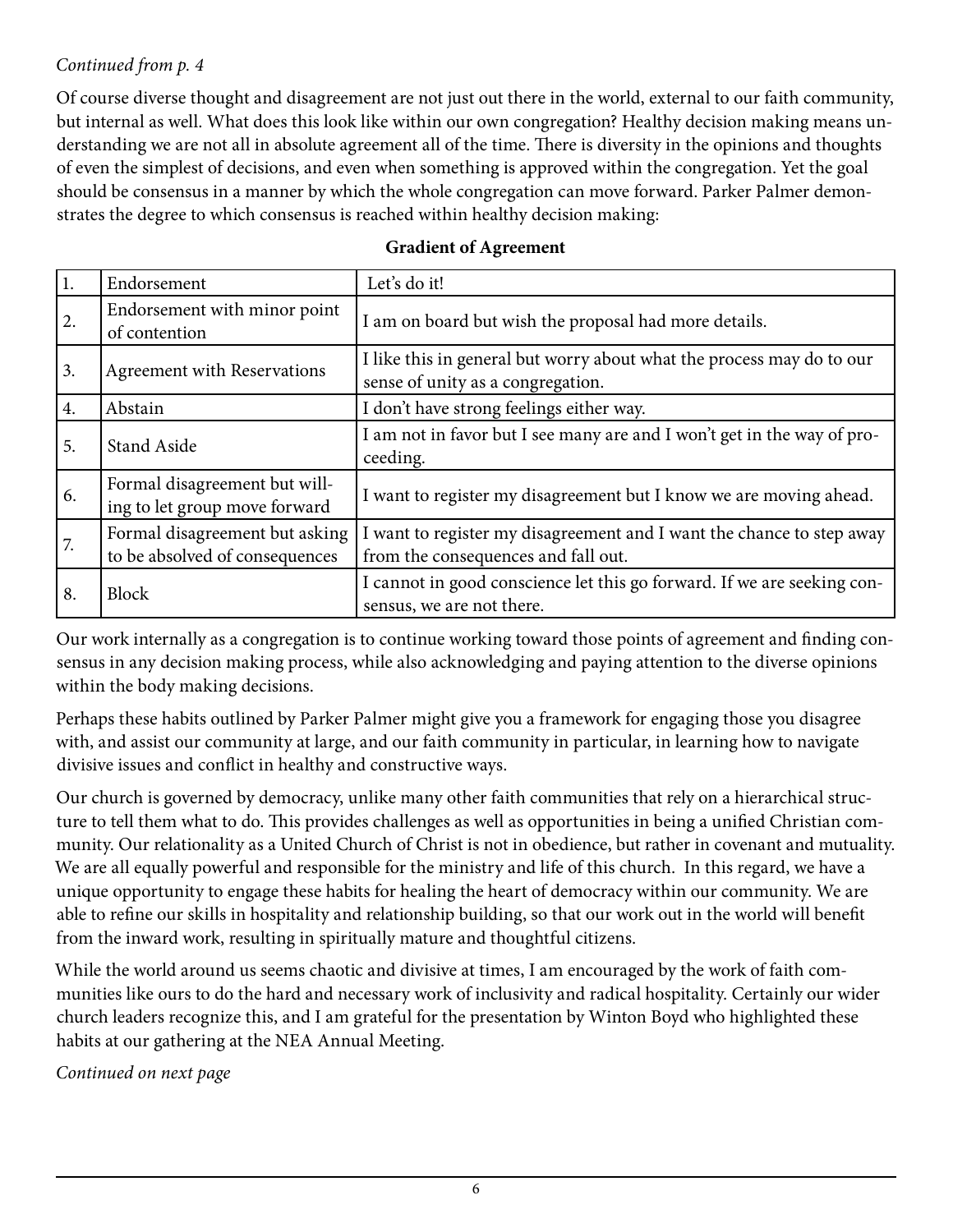

 *Faith Formation*

**Summer Church School Begins June 5th** - Beginning on Sunday, June 5th, children ages 3-11 are welcome to join Miss Jeanne and Miss Lydia for our Summer Church School program. Following the Children's Moment in our Sunday Service, children will go to the classrooms for storytime, music, and activities. Storytime will feature classic picturebooks by Leo Lionni and music will feature Old Testament songs. Activities may feature discussion of the books, arts and crafts, outdoor activities, or games related to the stories and songs in each lesson. Children will

join the grownups for coffee hour at the end of the church service.



Leo Lionni is chosen as the featured author for our Summer Church School program for several reasons:

- His stories teach important lessons about being proud of your unique talents and gifts.
- His stories are good read alouds and can spark important conversations within the classroom and among family members.
- His artwork uses lots of techniques and perspectives that can be used in classroom and family art projects.
- His characters are memorable for their self-awareness and kindness.
- These are stories many of our parents may remember from their own childhood and will want to share with their children.

First Congo families will receive a book of six Leo Lionni stories to add to their family library and share with their children.

We hope you will join us for our Church School program!

—Jeanne Williams, Faith Formation

#### *Continued from p. 6*

Ultimately, we are asked to grow in ways that enable us to love our neighbors as ourselves. And at times that means leaving the comfort of our own neighborhood to connect and minister to those who are different from us. Living together in love, hospitality, and community can be challenging, but so worth the work and effort. In fact, Jesus says that next to loving God, there is nothing more important that we as people of faith do.

Who knows who might walk through the doors of our church or who we may encounter on the street and be in need of the liberating and transforming love of God? Each of us is able to manifest the love of our neighbor in our words and actions. And heaven knows we are in need of such love these days.

May we love our neighbors as ourselves,

—Pastor Jeffrey

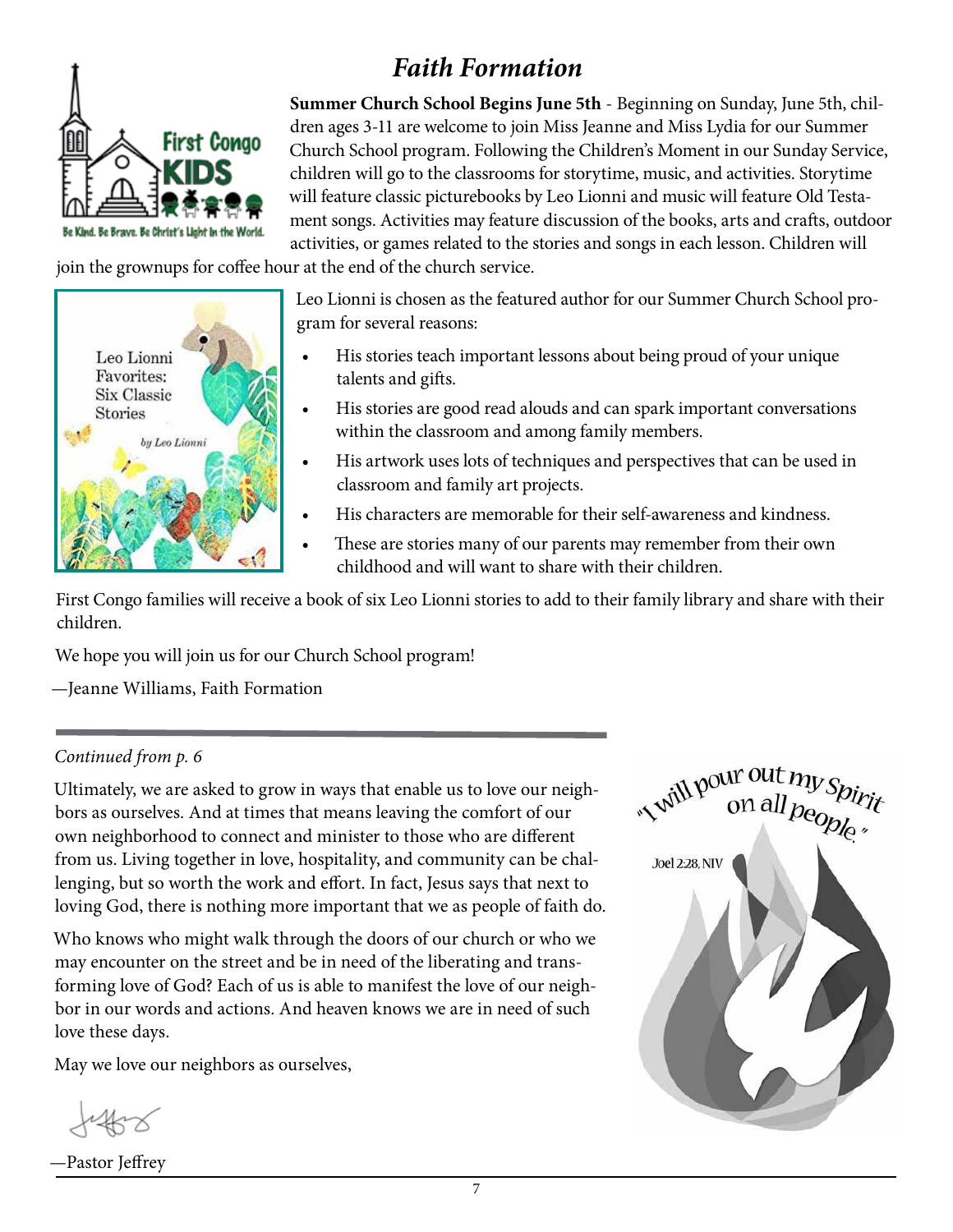

### *Worship Volunteer Schedule*

| Date    | Lector        | <b>Ushers/Greeters</b>                            | <b>Worship Slides</b> | <b>Coffee Fellowship Hosts</b>                 |
|---------|---------------|---------------------------------------------------|-----------------------|------------------------------------------------|
| June 5  | Ed Scholtens  | Rachel & Dave Minch                               | Tim Lyke              | Iserman and Konecny                            |
| June 12 | Katie Grady   | Carolyn and Braimer Capelle                       | Erik Dietrich         | Mitchell and Kenton                            |
| June 19 | Jack Christ   | Katie & Ben Grady                                 | Katie Del Ponte       | TBD and TerBeest                               |
| June 26 | Loren Boone   | Volunteers needed                                 | Dan Volkmann          | Boone and Christ                               |
|         |               |                                                   |                       |                                                |
| July 3  | Tom Konecny   | Jeanne Williams/Janet Vossekuil Marguerite Penick |                       | Volkmann & Hones families                      |
| July 10 | Tammi Kenton  | Michele & Skip Wittler                            | Gary Scholtens        | Moniz & Allard families                        |
| July 17 |               | Marguerite Penick Tony Reilly & Scott Henke       | Gary Scholtens        | Dietrich & Wittler families                    |
| July 24 | Ruth Retzlaff | Youth/Confirmands                                 |                       | Sarah Seidler-Halwas Christian Education comm. |
| July 24 | Rachel Minch  | Tom & Debbi Konecny                               | Erik Dietrich         | Edwards & Flasch families                      |
|         |               |                                                   |                       |                                                |



Please try to meet this schedule. If you cannot help on the Sunday assigned… • Please switch Sundays with someone else and then notify the church office (748-5898 or office@riponcongregationalucc.org) of the change.

• We all appreciate your participation!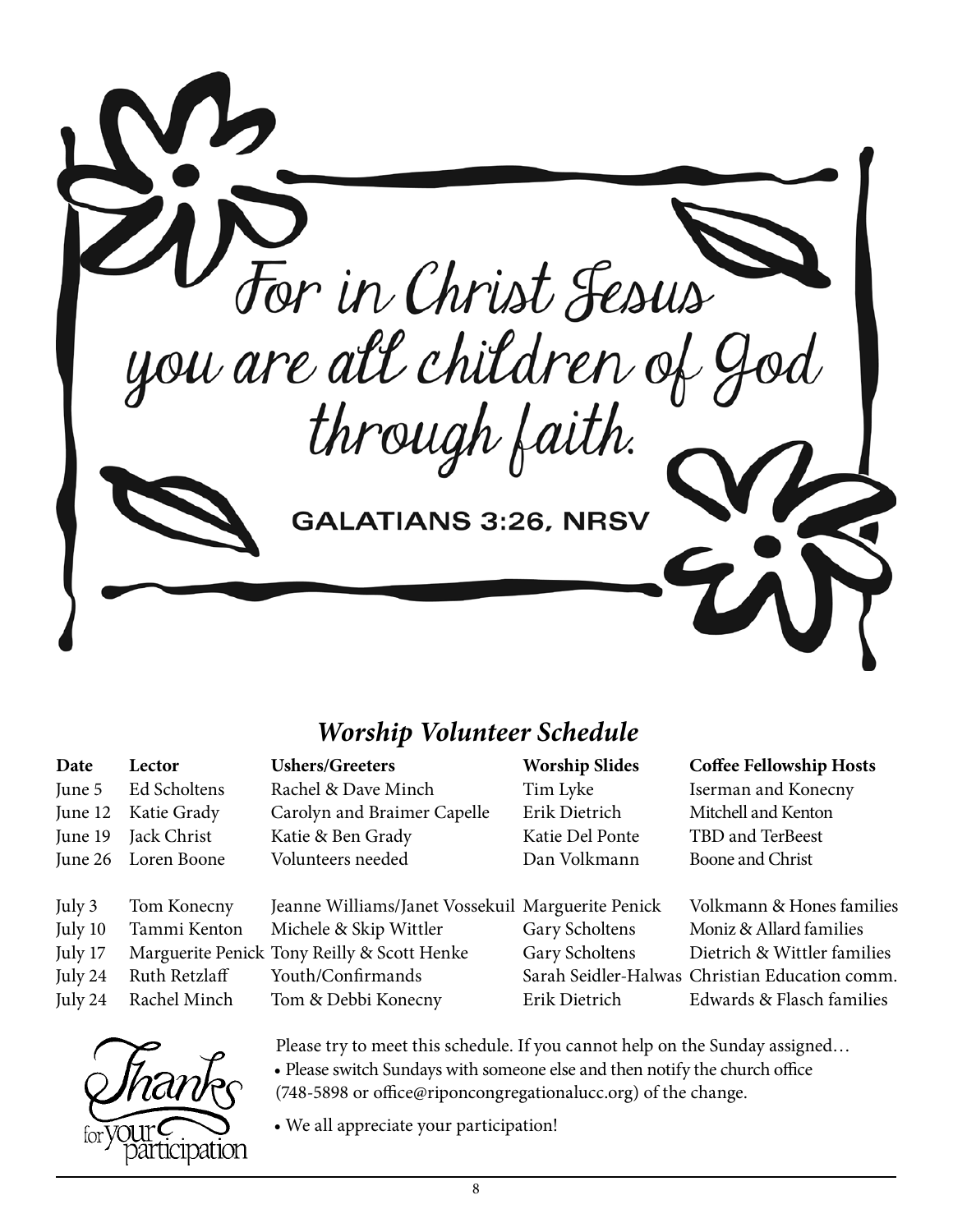|                            |                                     |                                    |                                | <b>JUNE 2022</b>                       |                         |                         |
|----------------------------|-------------------------------------|------------------------------------|--------------------------------|----------------------------------------|-------------------------|-------------------------|
|                            |                                     |                                    |                                |                                        |                         |                         |
| Sunday                     | Monday                              | Tuesday                            | Wednesday                      | Thursday                               | Friday                  | Saturday                |
| 29                         | 30                                  | 31                                 | $\mathbf{1}$                   | $\overline{2}$                         | $\overline{\mathbf{3}}$ | $\overline{\mathbf{4}}$ |
| 10:15 am First Congo Kids  |                                     |                                    | 5:30 pm Youth                  | 6 pm NA meeting                        | 9 am Coffee at          |                         |
| 10:30 am Worship           |                                     |                                    |                                |                                        | Mugs                    |                         |
| 11:30 am Fellowship        |                                     |                                    |                                |                                        |                         |                         |
| 5                          | 6                                   | $\overline{7}$                     | 8                              | $\boldsymbol{9}$                       | 10                      | 11                      |
| 8:45 am Outreach Committee |                                     |                                    | 5:30 pm Youth                  | 6 pm NA meeting                        | 9 am Coffee at          |                         |
| 9:45 am First Congo Kids   |                                     |                                    |                                |                                        | Mugs                    |                         |
| 9:30 am Worship            |                                     |                                    |                                |                                        |                         |                         |
| 10:30 am Fellowship        |                                     |                                    |                                |                                        |                         |                         |
| 12                         | 13                                  | 14                                 | 15                             | 16                                     | 17                      | 18                      |
| 9:30 am Worship            | 5 pm Ripon                          | 5 pm Sharing the<br>Table at Grace | 12 pm Spire<br>deadline        | 5 pm RACT rehearsal                    | 9 am Coffee at          |                         |
| 9:45 am First Congo Kids   | Commu-<br>nity Theatre<br>rehearsal |                                    |                                | 6 pm NA meeting<br>7 pm Membership     | Mugs                    |                         |
| 10:30 am Fellowship        |                                     |                                    | 5 pm RACT re-<br>hearsal       |                                        |                         |                         |
|                            | (RACT)                              |                                    | 5:30 pm Youth                  | Committee                              |                         |                         |
|                            |                                     |                                    | 7 pm Women's                   |                                        |                         |                         |
|                            |                                     |                                    | <b>Sharing Table</b>           |                                        |                         |                         |
|                            |                                     |                                    | Vespers, Day-<br>cholah Center |                                        |                         |                         |
| 19                         | 20                                  | 21                                 | 22                             | 23                                     | 24                      | 25                      |
| 9:30 am Worship            | 5 pm RACT                           |                                    | 5 pm RACT re-                  | 5 pm RACT rehearsal<br>6 pm NA meeting | 9 am Coffee at<br>Mugs  |                         |
| 9:45 am First Congo Kids   | rehearsal                           |                                    | hearsal                        |                                        |                         |                         |
| 10:30 am Fellowship        |                                     |                                    | 5:30 pm Youth                  |                                        |                         |                         |
|                            |                                     |                                    |                                |                                        |                         |                         |
| 26                         | 27                                  | 28                                 | 29                             | 30                                     | 1                       | $\overline{2}$          |
| 9:30 am Worship            | 5 pm RACT                           |                                    | 5 pm RACT re-                  | 5 pm RACT rehearsal                    | 9 am Coffee at          |                         |
| 9:45 am First Congo Kids   | rehearsal                           | nity Dinner                        | hearsal                        | 6 pm NA meeting                        | Mugs                    |                         |
| 10:30 am Fellowship        |                                     |                                    | 5:30 pm Youth                  |                                        | <b>Future Events:</b>   |                         |



# *Get Connected on Facebook*

Want to learn more about what is going on at the church? Wish you could get updates and see photos about community outreach and other church events? It's easy! "Like" us on facebook at www. facebook.com/RiponCongregationalUCC.



Paper and ink and postage - oh my! If you're getting a hard copy of this Spire and would prefer an electronic version, please give the church office your email address. Send it to office@riponcongregationalucc.org. Thanks!